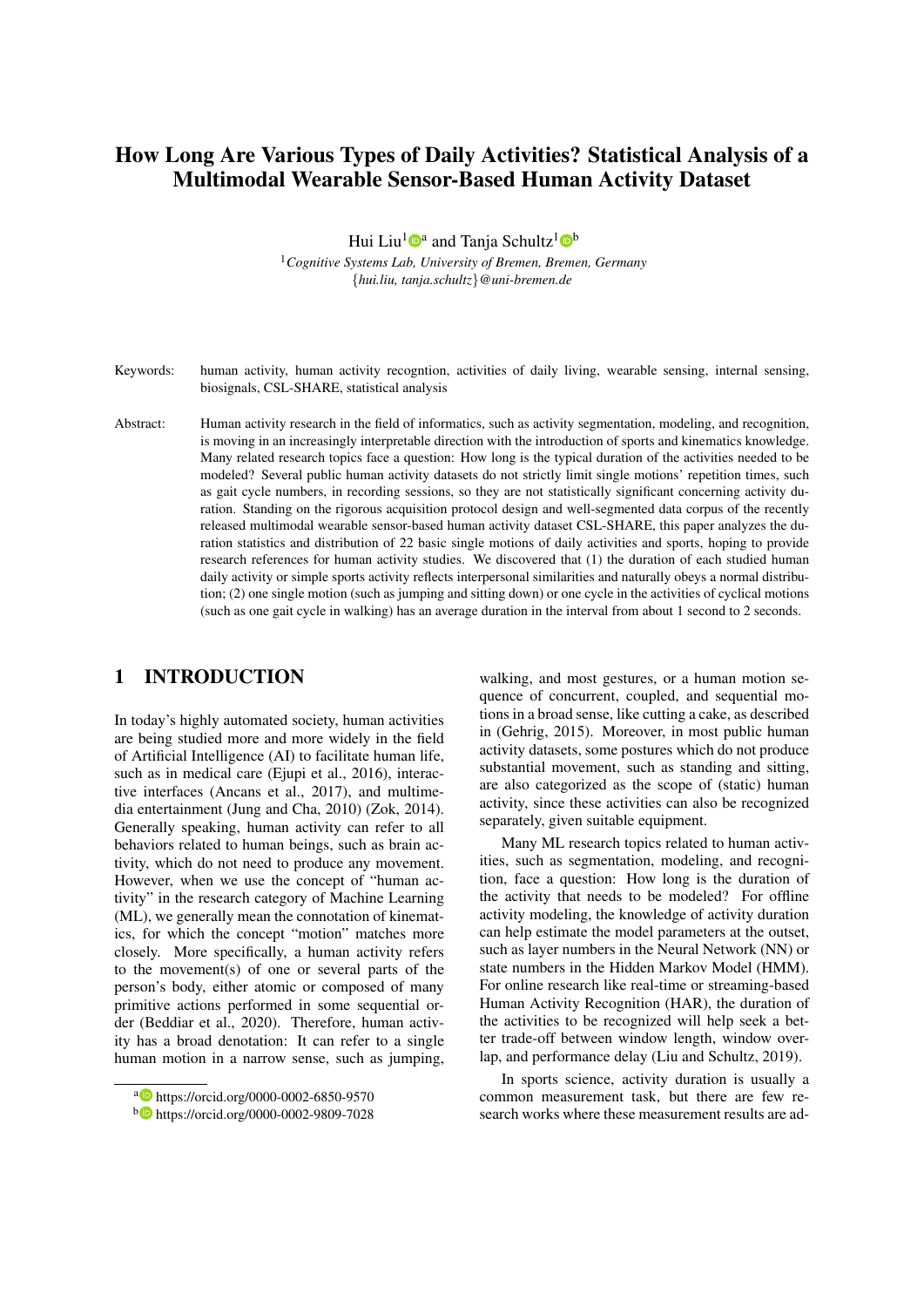equately used in ML research. In kinematics, gait analysis provides a good model hypothesis (Mezghani et al., 2013) (Whittle, 1996) (Whittle, 2014) (Arous et al., 2018), but there are few related statistical references based on signalized kinematic data, except that (Lanshammar, 1987) estimated gait cycle duration and stride length from one-marker kinematic data. Therefore, it is essential to conduct a statistical activity duration analysis from the perspective of human activity data mining.

Some human daily activities, such as sitting and vacuuming, can last for half an hour or only a few seconds. Hence, among all definitions and divisions of human activities, two categories, in which the activity duration varies from person to person, from task to task, and from dataset to dataset, are not statistically informative in terms of duration:

- Postures, which can maintain a steady body state for any duration, such as standing, sitting, lying, squatting, among others;
- Activities of sequential motions, such as cooking, vacuuming, watching TV, among others.

This paper focuses on analyzing the duration statistics and distribution of single motions. No matter the motion contains only one movement, such as one-leg jumping, two-leg jumping, standing up, sitting down, and turning left/right, or several continuous looping cycles, such as walking, running, going upstairs/downstairs, and lateral shuffling, its duration has the statistical value of interpersonal similarity, which not only provides a powerful reference for modeling but also may facilitate processing more complex motion sequences.

### 2 DATASET

Except for some human activity datasets that involve relatively small numbers of defined activities, such as *RealWorld* (Sztyler and Stuckenschmidt, 2016), *EN-ABL3S* (Hu et al., 2018), and *Gait Analysis Data Base* (Loose et al., 2020), or only activities of particular body parts, such as *mmGest* for gesture (Georgi et al., 2015), *CSL hdemg* for finger (Amma et al., 2015), and *Upper-body movements* (Santos et al., 2020), most of the existing public human activity datasets, such as *OPPORTUNITY* (Roggen et al., 2010), *PAMAP2*, (Reiss and Stricker, 2012), *Daily Log* (Sztyler et al., 2016), and *FORTH-TRACE* (Karagiannaki et al., 2016), cannot be directly applied to the statistical analysis of activity duration because of the following two reasons:

- Unrestricted acquisition protocol designs. For example, the activity "walking" itself can last for any duration, but each gait cycle of a healthy adult can be statistically analyzed; however, there are few datasets stipulating each "walking" segment with a fixed number of gait cycles strictly;
- Distinct activity segmentation methods. For example, the *UniMiB SHAR* dataset (Micucci et al., 2017) implements a simple way of finding the magnitude peak of the acceleration signals to segment 17 classes of Activities of Daily Living (ADLs) and falls. Whether it is walking, jumping, or falling forward, each activity segment is precisely 3 seconds. This kind of segmentation is easy and efficient with almost no manual labor or machine learning study but can hardly be applied for accurate human activity duration analysis.

The data support we use is a multimodal wearable sensor-based human activity dataset called *CSL-SHARE* (Liu et al., 2021a), whose quality and applicability have been extensively verified in many research fields of human activities, such as HAR research pipeline (Liu et al., 2022), feature extraction (Barandas et al., 2020), feature space reduction (Hartmann et al., 2021) (Hartmann et al., 2022), automatic segmentation, human activity modeling and recognition (Liu et al., 2021b), among others. A knee bandage was used as a wearable sensor carrier, making the dataset distinctive and more kinematically significant. The 19-channel dataset was recorded from 9 biomechanical and bioelectrical sensors, including 2 triaxial accelerometers, 2 triaxial gyroscopes, 4 EMG sensors, 1 biaxial electrogoniometer, and 1 airborne microphone with sampling rates up to 1,000 Hz. By applying the in-house implemented software *Activity Signal Kit* (ASK) (Liu and Schultz, 2018) for data acquisition, segmentation, and annotation, the *CSL-SHARE* dataset covers 22 types of ADLs and sports from 20 subjects, 5 female and 15 male, aged between 23 and 43 (30.5  $\pm$  5.8), in a total time of 11.52 hours, of which 6.05 hours are segmented and annotated.

Unlike many human activity datasets listed above, the *CSL-SHARE* dataset adopts strictly defined acquisition protocols and a semi-automatic segmentation mechanism called "protocol-for-pushbutton", enabling efficient and accurate statistical analysis of single motions. In addition to strictly stipulating "three gait cycles" and "left-foot-first" for gaitbased activities such as walking, running, going upstairs/downstairs, and left/right lateral shuffling, it is worth mentioning that the *CSL-SHARE* dataset also distinguishes some activities with left-foot-first or right-foot-first, providing materials for similarity analysis of activity duration.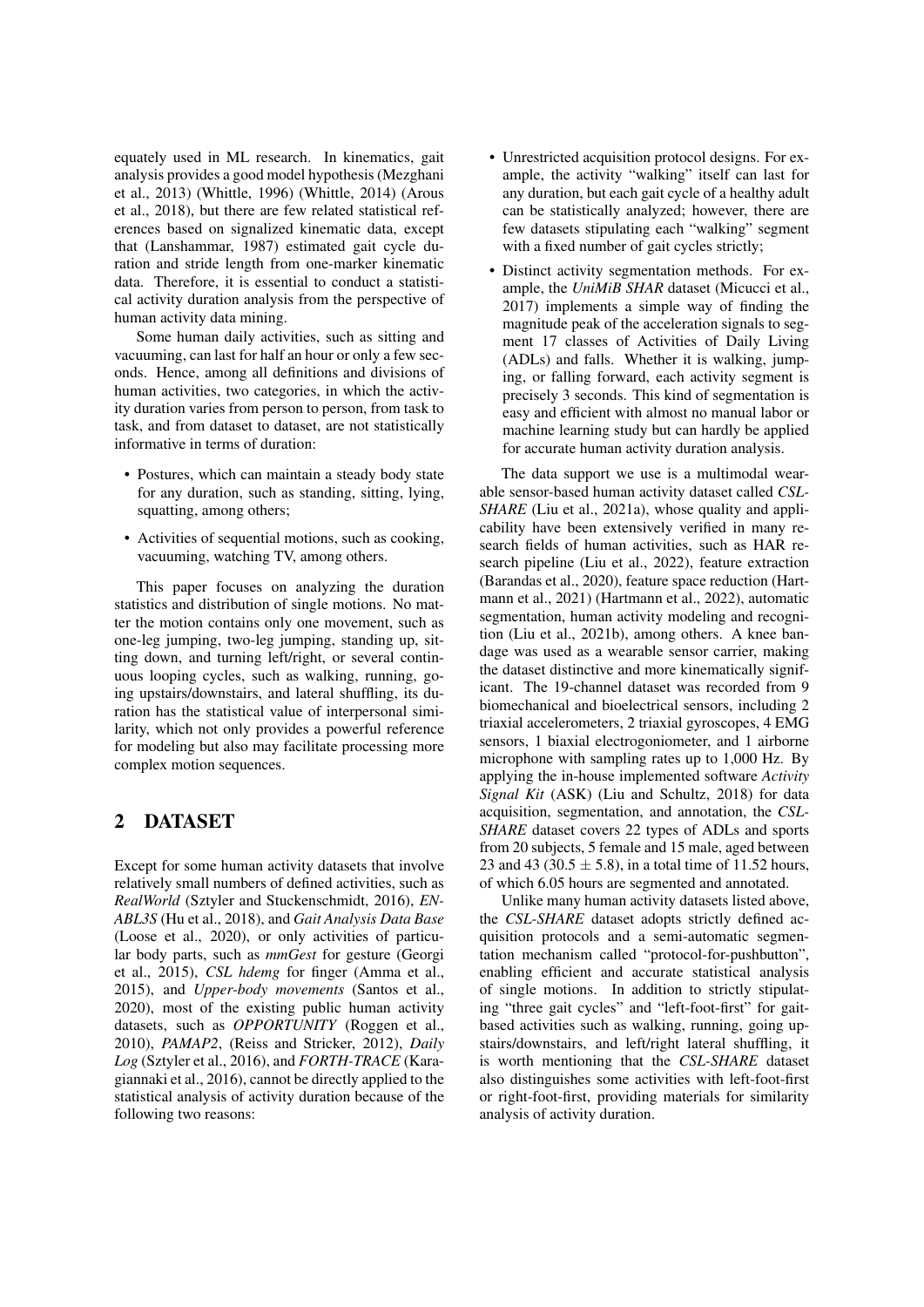| <b>Activity</b>                       | <b>Minimum</b> | <b>Maximum</b> | Mean±std.       | <b>Number of segments</b> |
|---------------------------------------|----------------|----------------|-----------------|---------------------------|
| jump-one-leg                          | 0.830          | 2.949          | $1.69 \pm 0.33$ | 379                       |
| jump-two-leg                          | 0.869          | 3.389          | $1.95 \pm 0.39$ | 380                       |
| walk (one gait cycle)                 | 1.046          | 1.863          | $1.42 \pm 0.15$ | 400                       |
| walk-curve-left 90° (one gait cycle)  | 0.966          | 2.150          | $1.45 \pm 0.19$ | 398                       |
| walk-curve-right 90° (one gait cycle) | 1.076          | 2.063          | $1.48 \pm 0.17$ | 393                       |
| walk-upstairs (one gait cycle)        | 1.263          | 2.243          | $1.59 \pm 0.15$ | $\overline{365}$          |
| walk-downstairs (one gait cycle)      | 1.023          | 1.973          | $1.44 \pm 0.17$ | 364                       |
| spin-left-left-first                  | 0.959          | 3.069          | $1.67 \pm 0.30$ | 380                       |
| spin-left-right-first                 | 0.969          | 2.609          | $1.83 \pm 0.29$ | 420                       |
| spin-right-left-first                 | 0.800          | 2.619          | $1.86 \pm 0.24$ | 401                       |
| spin-right-right-first                | 1.169          | 2.719          | $1.71 \pm 0.22$ | 400                       |
| run (one gait cycle)                  | 0.773          | 1.373          | $1.05 \pm 0.11$ | 400                       |
| shuffle-left (one gait cycle)         | 0.580          | 1.290          | $0.96 \pm 0.10$ | 380                       |
| shuffle-right (one gait cycle)        | 0.696          | 1.386          | $0.97 \pm 0.11$ | 374                       |
| V-cut-left-left-first                 | 0.809          | 3.039          | $1.81 \pm 0.33$ | 399                       |
| V-cut-left-right-first                | 1.019          | 2.709          | $1.88 \pm 0.29$ | $\overline{378}$          |
| V-cut-right-left-first                | 0.840          | 2.759          | $1.80 \pm 0.34$ | 400                       |
| V-cut-right-right-first               | 1.209          | 2.649          | $1.84 \pm 0.28$ | 378                       |
| sit-to-stand                          | 1.049          | 2.719          | $1.81 \pm 0.32$ | 389                       |
| stand-to-sit                          | 1.129          | 3.729          | $1.92 \pm 0.35$ | 389                       |
| sit                                   | 0.819          | 8.019          | $1.66 \pm 0.58$ | 389                       |
| stand                                 | 0.809          | 6.959          | $1.64 \pm 0.51$ | 405                       |

Table 1: Statistics of the single motion segment duration in the CSL-SHARE dataset. The minimum, maximum, mean, and standard deviation (std.) values are in seconds.

# 3 ACTIVITY DURATION ANALYSIS

Table 1 gives the number of activity segments and the minimal/maximal/mean duration of the 22 activities in the *CSL-SHARE* dataset. It should be noted that, unlike the statistics of the table given in (Liu et al., 2021a), for the eight activities involving three complete gait cycles, we only list the statistics of one gait cycle to create referenceability for other research.

Judging from each activity segment's number of occurrences, we can find that this dataset is wellbalanced for each involved activity, reflecting strict protocol design and execution. Each activity was planned to be performed 20 times by each participant according to the protocols. The activity occurrence discrepancy in Table 1 is mainly due to eliminating the misoperation during users' execution of the semiautomatic segmentation mechanism.

Since the pushbutton for segmentation and annotation may be pressed/released earlier or later during the acquisition process, millisecond-level operationrelated slight duration deviations make the minimum and maximum values' general statistical reference of minor significance; however, they are still meaningful when using the *CSL-SHARE* dataset for modeling research. Due to the big data effect of multiple

participants and multiple activity execution times, the impact of individual operational discrepancy is compensated to a high degree on the average/standard deviation values in Table 1. Furthermore, it is noteworthy that the video-based manual post verification after each data collection process corrected obvious duration outliers.

From Table 1 we can deduce a statistical hypothesis: One single motion (such as jumping and sitting down) or one cycle in the cyclical single motions (such as one gait cycle in walking) has an average duration in the interval from about 1 second to 2 seconds, which can help determine a priori some parameters for data segmentation, feature extraction, activity modeling, model training, and recognition (Hartmann et al., 2020) (Liu, 2021). It must be stressed that the dataset was recorded from only healthy young to middle-aged adults. In fact, except for unique application scenarios, ML research often starts at this age group. Moreover, for biomedical engineering, data of healthy individuals is usually the first material for establishing an applicable model, which also creates reliable references for the study of pathological situations.

The following subsections will analyze the duration statistics of each activity group and their distribution.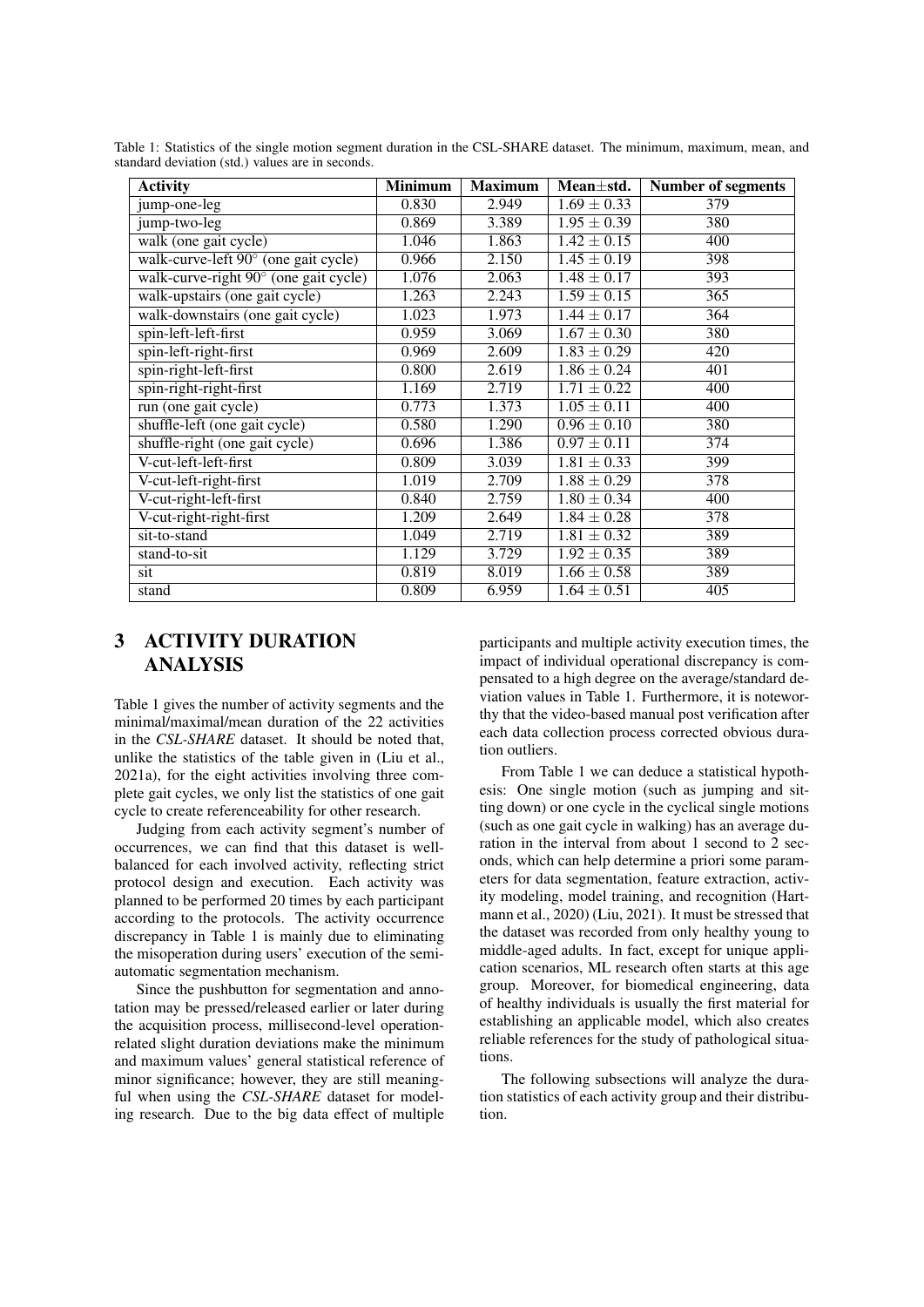

Figure 1: Duration histograms of the human activities jump-one-leg and jump-two-leg in the *CSL-SHARE* dataset. The area under the curve equals the total number of segment occurrences within 100-millisecond intervals.

### 3.1 Jumping Activities

The acquisition protocols for single-leg and two-leg jumping activities in the *CSL-SHARE* dataset are described as "squat, then jump upwards using the bandaged right leg/both legs, land in" (Liu et al., 2021a).

Table 1 and Figure 1 demonstrate that the average duration of the two jumping activities is within the interval of  $1.6 - 2.0$  seconds, and the duration of a single-leg jump is about 86% shorter than that of a two-leg jump. It is more challenging to keep balance during the single-leg squat, so subjects generally shortened the time and amplitude of the singleleg squat and tended to jump as soon as possible. Therefore, the relatively reduced muscular power in the single-leg jump also shortens the body's stay-inthe-air (fly) time, compared to a well-prepared twoleg jump. This phenomenon is also witnessed by their half-second maximum duration difference, while the minimum values are close. Participants tended to be more prepared for the squat in two-leg jump.

Jumping activities are certainly not only restricted to the direction of upwards — it can be forwardsupwards, or even leftwards/rightwards. Physically speaking, regardless of what kind of jump happens, as long as it happens daily and generally without a particular purpose like a header shot, there should be no apparent difference in duration statistics.



Figure 2: Duration histograms of one gait cycle in the cyclical motions walk, walk-curve-left, walk-curve-right, walk-upstairs, and walk-downstairs in the *CSL-SHARE* dataset. The area under the curve equals the total number of segment occurrences within 100-millisecond intervals.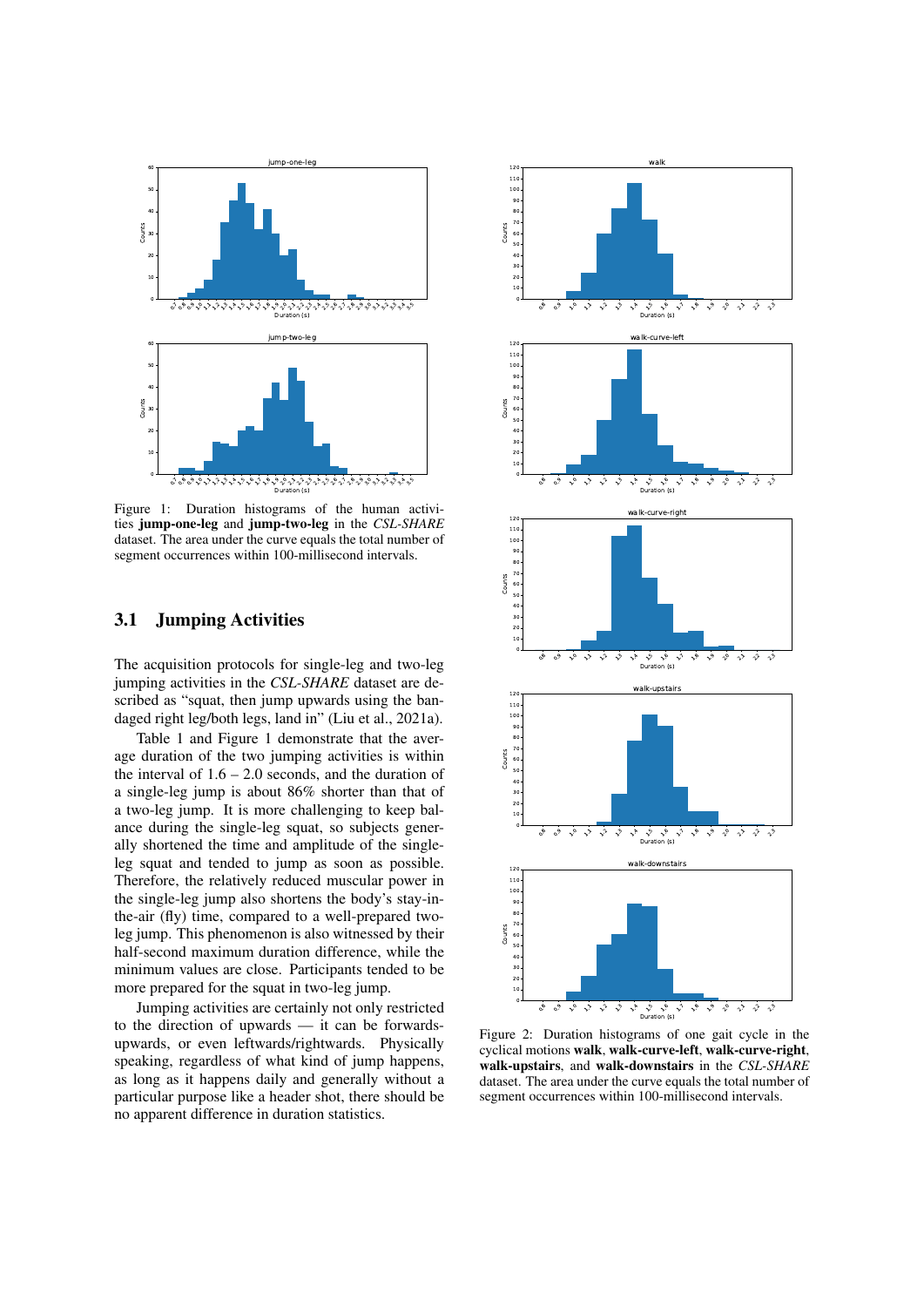## 3.2 Activities of Gait-Based Cyclical Motions at Walking Speed

The acquisition protocols for the five gait-based cyclical motions in the *CSL-SHARE* dataset are described as follows (Liu et al., 2021a):

- Walk: walk forward with three gait cycles, left foot starts, i.e., left-right-left-right-left-right;
- Walk-curve-left/right: turn left/right 90° with three gait cycles at walking speed, left foot starts;
- Walk-upstairs/downstairs: go up/down six stairs with three gait cycles, left foot starts.

As mentioned above, in order to establish a universal reference, we only describe one-gait-cycle statistics in Table 1 and Figure 2.

Regardless of the direction, the duration of a gait cycle at daily walking speed is about 1.4 to 1.6 seconds. Obviously, when turning left/right or going upstairs/downstairs during walking, the average gait cycle duration is slightly longer than the normal straightforward walking, among which walking upstairs leads a duration of about 100 – 200 milliseconds longer on average. It can also be observed that although walking downstairs saves 10% of the time than upstairs, it is not faster than walking straightforward. In real life, walking downstairs is considered a fast movement than other types of walking, but in the laboratory data acquisition sessions, participants tended to go downstairs at a relatively normal speed in a relaxed environment. Another thing to remind is that the height of the stairs will also affect the activity duration. The stairs used in the *CSL-SHARE* dataset are the regular building stairs of standard height.

### 3.3 Single-Gait Activities at Walking Speed

The "spin-left" and "spin-right" activities in the *CSL-SHARE* dataset can be described as the "Left face!" or "Right face!" action in the army (but in daily situations, not so stressful as in military training). The acquisition protocols are designed as "turn left/right 90◦ in one step, left/right foot starts" (Liu et al., 2021a). "Spin-left" is divided into "spin-left-left-first" and "spin-left-right-first," denoting which foot should be moved first. Similarly, "spin-right" is also divided into two activities in regard to the first-moved foot. The reason for the subdivision is that these activities only involve one gait cycle, and the data acquisition only uses the sensors placed on the right-leg-worn bandage. Therefore, the "left-foot-first" and "rightfoot- first" of these activities will lead to very differ-



Figure 3: Duration histograms of the single-gait human activities spin-left-left-first, spin-left-right-first, spin-rightleft-first, and spin-right-right-first in the *CSL-SHARE* dataset. The area under the curve equals the total number of segment occurrences within 100-millisecond intervals.

ent signal patterns. On the contrary, activities involving multiple gait cycles (see Sections 3.2 and 3.4) are not subdivided according to the first-moving foot.

As Table 1 and Figure 3 exhibit, the average duration of 90◦ single-gait turns is larger than a single gait cycle in walking activities due to the large turning angles. The average duration is about  $1.6 - 1.9$  seconds. It takes 9% more time to start with the right foot in a left turn or start with the left foot in a right turn than to start with the same side foot in the turning direction.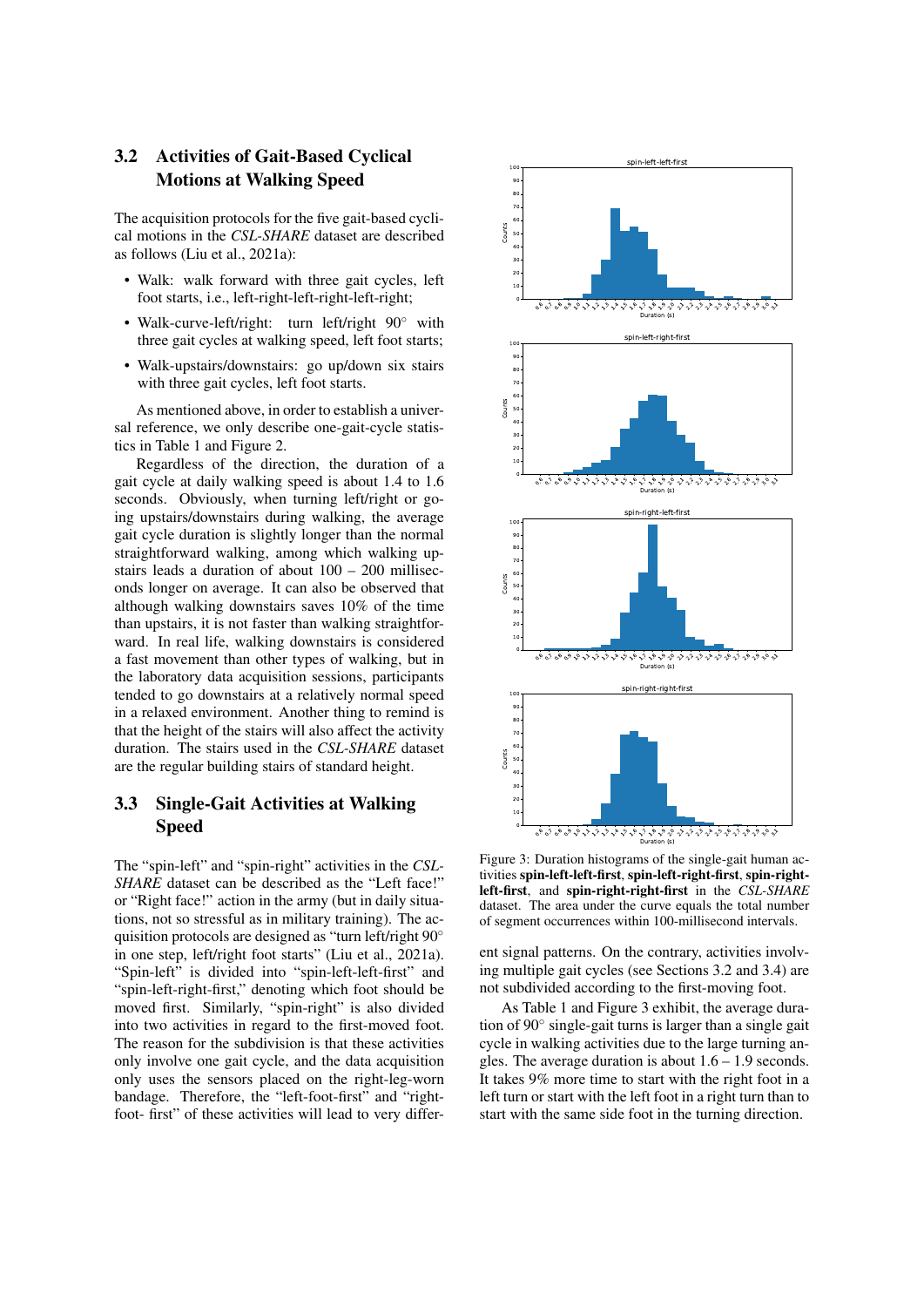

Figure 4: Duration histograms of one gait cycle in the cyclical motions run, shuffle-left, and shuffle-right in the *CSL-SHARE* dataset. The area under the curve equals the total number of segment occurrences within 100-millisecond intervals.

# 3.4 Activities of Gait-Based Cyclical Motions at Fast Speed

The acquisition protocol of "run" is basically the same as that of "walk," except the fast speed, while the protocols of "shuffle-left/right" demand the subject to "move leftward/rightward with three lateral gaits cycles, left/right foot starts, the other foot follows" (Liu et al., 2021a).

One gait cycle of the sports-related lateral shuffling, as Table 1 and Figure 4 display, is the fastest motion in the entire *CSL-SHARE* dataset, followed by running. Their duration is around 1 second. Limited to laboratory conditions, running was actually performed at jogging speed instead of reaching full speed in sports.

Roughly speaking, the duration of a single gait at a fast-paced speed is about 30% shorter than at a walking speed. It can be highlighted that these three shortest motions' statistics present the least standard deviations from subject to subject in the whole dataset.

#### 3.5 Single-Gait Activities at Fast Speed

"V-cut" in the *CSL-SHARE* dataset refers to the single-gait motion of direction changing during running.



Figure 5: Duration histograms of the single-gait human activities v-cut-left-left-first, v-cut-left-right-first, v-cutright-left-first, and v-cut-right-right-first in the *CSL-SHARE* dataset. The area under the curve equals the total number of segment occurrences within 100-millisecond intervals.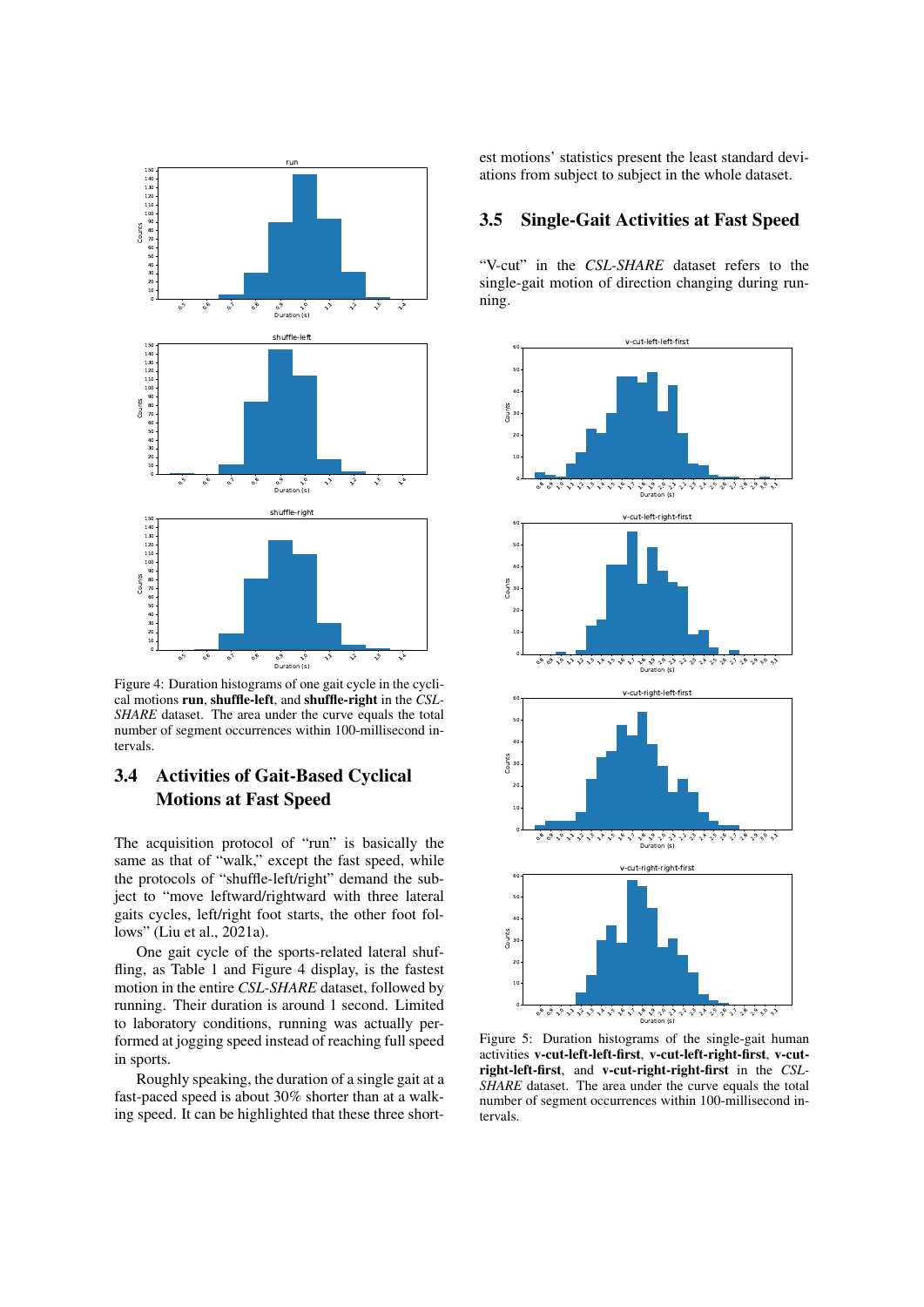The acquisition protocols of "V-cut" are stipulated as follows: "turn 30◦ left/right forward in one step at jogging speed, left/right foot starts" (Liu et al., 2021a). Similar to the "spin" activities, both "V-cutleft" and "V-cut-right" are divided into two activities regarding the first-moved foot, separately, due to the same reason as explained in Section 3.3.

The average duration of all four "V-cut" activities falls within 1.8 seconds to 1.9 seconds, as Table 1 and Figure 5 indicate. Compared to the fact that there is a significant duration difference of which foot is moved first in the "spin" activities, for both "V-cut-left" and "V-cut-right", which foot is moved first affect only slightly the activity duration, for which two reasons can explain: Firstly, the "V-cut" activities themselves require a large step with intense muscular preparation, where which foot to step first has no significant influence; Secondly, it is stated in the protocol that by "V-cut", subjects only need to rotate 30°, which is one-third of the  $90^\circ$  in spin activities (this is also in line with common sense — it's easy to turn  $90^\circ$ while walking, but directional changing at fast speed requires a larger motion radius).

Interestingly, whether turning 30 degrees to the left or the right, starting with the right foot always causes a little longer duration in average.

# 3.6 Activities of Transition between Standing and Sitting

Figure 6 illustrates that the "stand-to-sit" activity, i.e., sitting down, has a similar duration distribution to "sit-to-stand", i.e., standing up. However, according to Table 1 and Figure 6, it is noticeable that averagely, sitting down is about 100 milliseconds longer than standing up and has more outlier samples with long duration, which is consistent with real-life situations: The knee flexion is more difficult to act than the knee extension, and a certain sense of organ self-protection often accompanies knee bent.

## 3.7 Postures: Standing and Sitting Activities

Like many public human activity datasets (see Section 2), *CSL-SHARE* also includes standing and sitting activities, which should be classified as postures. Nevertheless, as mentioned in Section 1, these two activities are considered no significant interindividual statistical reference, for which some clues can be glimpsed through the long duration outliers in Figure 7. Due to the outlier maximum duration values, these two histograms use a 200-millisecond interval, different from



Figure 6: Duration histograms of the human activities sitto-stand and stand-to-sit in the *CSL-SHARE* dataset. The area under the curve equals the total number of segment occurrences within 100-millisecond intervals.



Figure 7: Duration histograms of the segmented postures stand and sit in the *CSL-SHARE* dataset. The area under the curve equals the total number of segment occurrences within 200-millisecond intervals.

the 100-millisecond interval of other activities' duration histograms, in order to display the horizontal axis more clearly.

An arresting point can still be discovered. Even if the organizer did not specify the duration of each standing/sitting acquisition segment, and the partic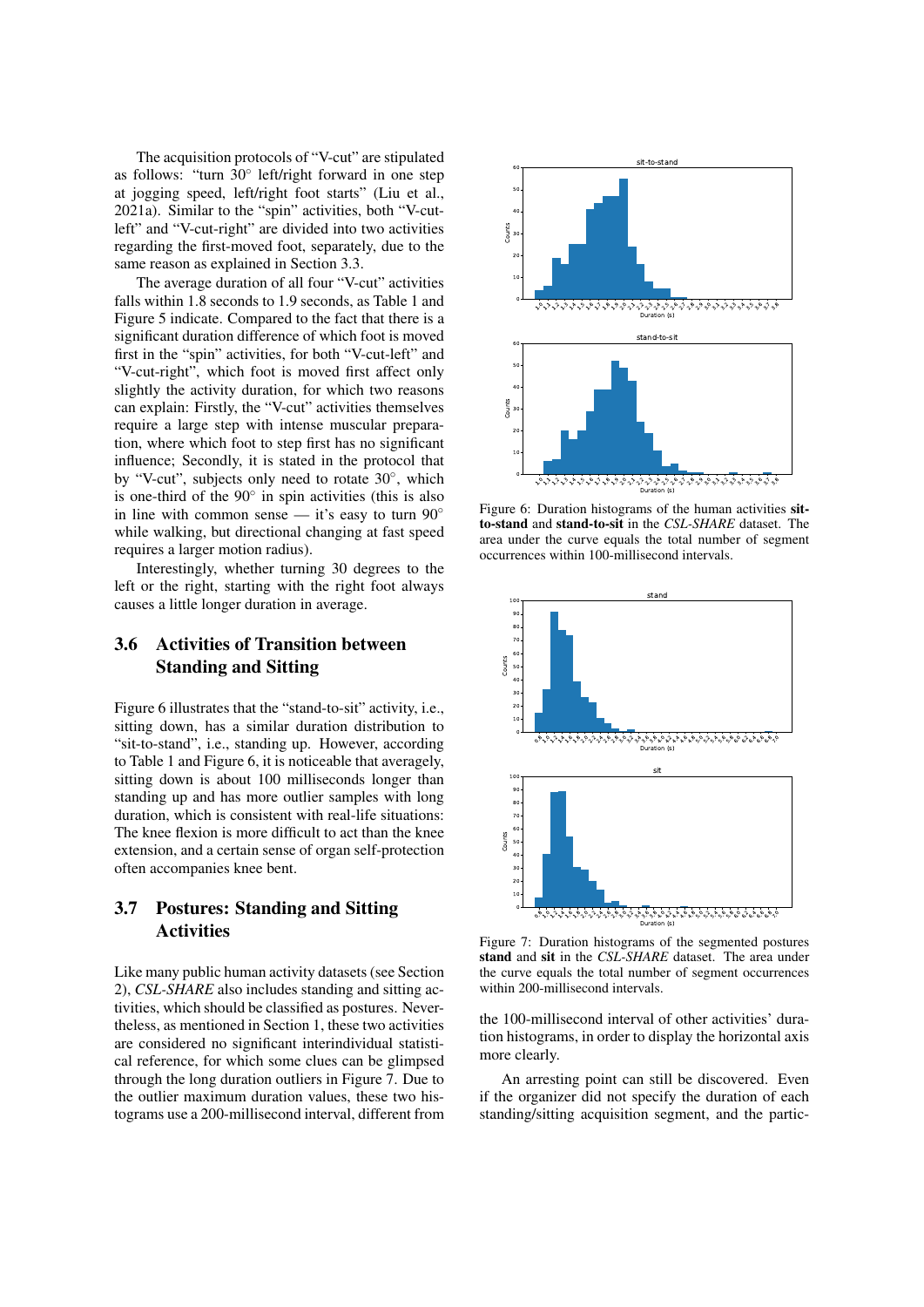ipants did not observe each other, the vast majority of participants still performed each standing and sitting at about 1 to 2 seconds using the pushbutton, and the overall duration statistics of these two activities are approximately normally distributed. Such phenomenons may involve a variety of topics such as behavioral science and natural psychological rhythm, which will not be expanded due to the different research fields.

### 4 CONCLUSIONS

Relying on the rigorous acquisition protocol design and execution, as well as the well-segmented data corpus of the recently released multimodal wearable sensor-based human activity dataset *CSL-SHARE*, this paper analyzes the duration statistics and distribution of 22 basic single motions of daily activities and sports, providing research references for human activity studies, such as segmentation, feature extraction, modeling, and recognition.

Through the big data statistical analysis of each activity's duration, we discovered that one singlemotion activity or one cycle in the activities of cyclical motions has an average duration in the interval from about 1 second to 2 seconds.

Furthermore, the duration distribution histograms of each studied human daily activity or simple sports activity evince interindividual similarities and naturally obey a normal distribution. Even the two postures, standing and sitting, for which participants arbitrarily decided each segment's length, also conform to this observation unpredictably.

As a classic case of applying activity duration statistics in ML, (Liu and Schultz, 2019) used the previous dataset of *CSL-SHARE* with the same equipment and investigated the transition from the offline HAR modeling research to a real-time HAR system. The activity duration was utilized as one of the references to find the optimal balance between the online decoding window length, the window overlap length, and the recognition delay, endowing the realtime demonstration with a satisfactory performance and user experience.

We have noticed that different types of falling activities also show interindividual similarity in terms of duration, which is of great significance for human activity research based on internal sensing and external sensing, such as adopting HAR modeling for fall detection and recognition (Xue and Liu, 2021). Duration analysis of typical falling activities will be a valuable topic to explore in the future, given appropriate and adequate research materials.

### REFERENCES

- Amma, C., Krings, T., Böer, J., and Schultz, T. (2015). Advancing muscle-computer interfaces with highdensity electromyography. In *Proceedings of the 33rd Annual ACM Conference on Human Factors in Computing Systems*, pages 929–938, New York, NY, USA.  $ACM$
- Ancans, A., Rozentals, A., Nesenbergs, K., and Greitans, M. (2017). Inertial sensors and muscle electrical signals in human-computer interaction. In *ICTA 2017 - 6th International Conference on Information and Communication Technology and Accessibility*, pages 1–6. IEEE.
- Arous, M. A. B., Dunbar, M., Arfaoui, S., Mitiche, A., Ouakrim, Y., Fuentes, A., Richardson, G., and Mezghani, N. (2018). Knee kinematics feature selection for surgical and nonsurgical arthroplasty candidate characterization. In *Proceedings of the 11th International Joint Conference on Biomedical Engineering Systems and Technologies - Volume 3: BIOSIG-NALS*, pages 176–181.
- Barandas, M., Folgado, D., Fernandes, L., Santos, S., Abreu, M., Bota, P., Liu, H., Schultz, T., and Gamboa, H. (2020). TSFEL: Time series feature extraction library. *SoftwareX*, 11:100456.
- Beddiar, D. R., Nini, B., Sabokrou, M., and Hadid, A. (2020). Vision-based human activity recognition: A survey. *Multimedia Tools and Applications*, 79(41):30509–30555.
- Ejupi, A., Gschwind, Y. J., Valenzuela, T., Lord, S. R., and Delbaere, K. (2016). A kinect and inertial sensorbased system for the self-assessment of fall risk: A home-based study in older people. *HCI 2016 - 18th International Conference on Human-Computer Interaction*, 31(3-4):261–293.
- Gehrig, D. (2015). *Automatic Recognition of Concurrent and Coupled Human Motion Sequences*. PhD thesis, Karlsruher Institut für Technologie.
- Georgi, M., Amma, C., and Schultz, T. (2015). Recognizing hand and finger gestures with imu based motion and emg based muscle activity sensing. In *Proceedings of the International Conference on Bio-inspired Systems and Signal Processing - BIOSIGNALS, (BIOSTEC 2015)*, pages 99–108. INSTICC, SciTePress.
- Hartmann, Y., Liu, H., Lahrberg, S., and Schultz, T. (2022). Interpretable high-level features for human activity recognition. In *BIOSIGNALS 2022 — 15th International Conference on Bio-inspired Systems and Signal Processing*. INSTICC, SciTePress. forthcoming.
- Hartmann, Y., Liu, H., and Schultz, T. (2020). Feature space reduction for multimodal human activity recognition. In *Proceedings of the 13th International Joint Conference on Biomedical Engineering Systems and Technologies - Volume 4: BIOSIGNALS*, pages 135–140. INSTICC, SciTePress.
- Hartmann, Y., Liu, H., and Schultz, T. (2021). Feature space reduction for human activity recognition based on multi-channel biosignals. In *Proceedings of the 14th International Joint Conference on Biomedical*